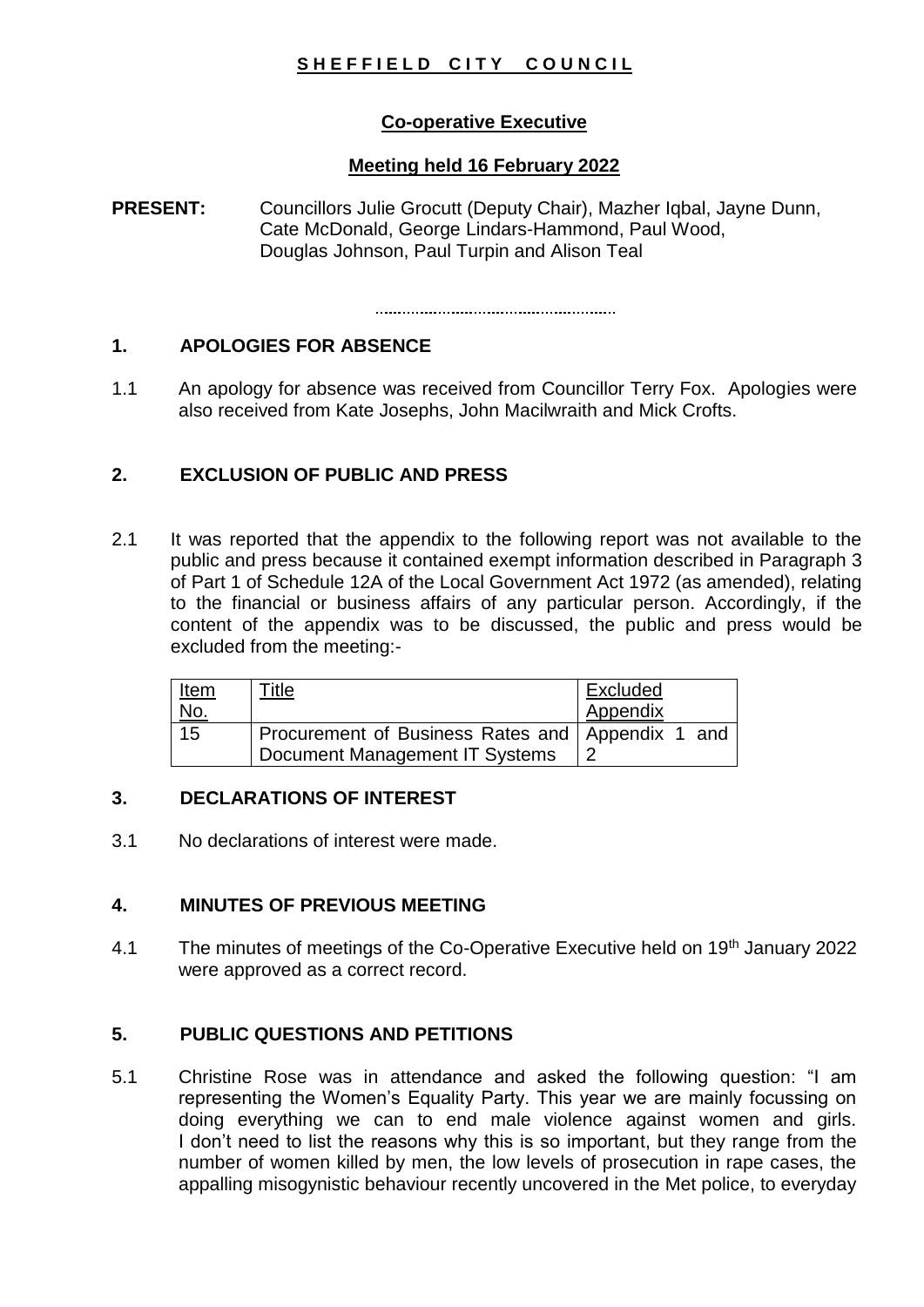examples of street sexual harassment.

We are angry that it is always women who are told to change their behaviour and mostly women who campaign against VAWG. It is men who carry out the violence and harassment and it is men who need to change their behaviour.

Therefore, we support the White Ribbon campaign which is the leading charity working to end male violence against women. They encourage everyone, especially men and boys, to make the White Ribbon Promise to never commit, excuse or remain silent about MALE violence against women and girls.

We are asking that Sheffield City Council to commit to gaining White Ribbon This would mean, amongst other things, appointing male ambassadors, both Councillors and Senior Officers to work on this.

We NEED a timetable for gaining accreditation and the development of a 3-year White Ribbon action plan to implement this.

This has the potential to reach a wide range of people and improve the lives of women and girls in Sheffield significantly. Everyone should have the right to not live in fear and to feel safe wherever they are in our City. So, will you commit to bring a joint motion to full council, within 6 months, setting out your intention to achieve White Ribbon accreditation by April 2023?"

Councillor Alison Teal responded. She stated that the White Ribbon cause was close to her heart. She said that as she had COVID-19, she had been unable to attend Council when the issue was last discussed. Councillor Teal stated that it was her understanding that White Ribbon status would involve the Council agreeing to phase out or remove sexual entertainment venues. She said that in order to do this the decision needed to go through the Licensing Committee. Councillor Teal said she had spoken with Clare Bower, the Legal Officer who assisted the Licensing Committee, and stated that Ms Bower was working on a draft of the Sex Establishment Policy which would be presented in April 2022. Councillor Teal stated she hoped there would be support for this report. She added that she felt this industry breached the Public Sector Equality duty due to the different employment circumstances of male employees and female employees. Councillor Teal said that Councillor Douglas Johnson had raised this issue previously. She said that she was fully supportive of White Ribbon accreditation and added that she would do all she could to support the initiative.

5.2 Russell Johnson was in attendance to ask a number of public questions. Mr Johnson asked: "Firstly, may I ask the Deputy Leader for an apology for the mishandling of my Public Questions at this month's Full Council?"

Councillor Julie Grocutt, Deputy Leader, apologised to Mr Johnson and explained that an administrative error had taken place. She said she was aware that an apology had also been emailed to Mr Johnson.

Mr Johnson thanked Councillor Grocutt for the apology.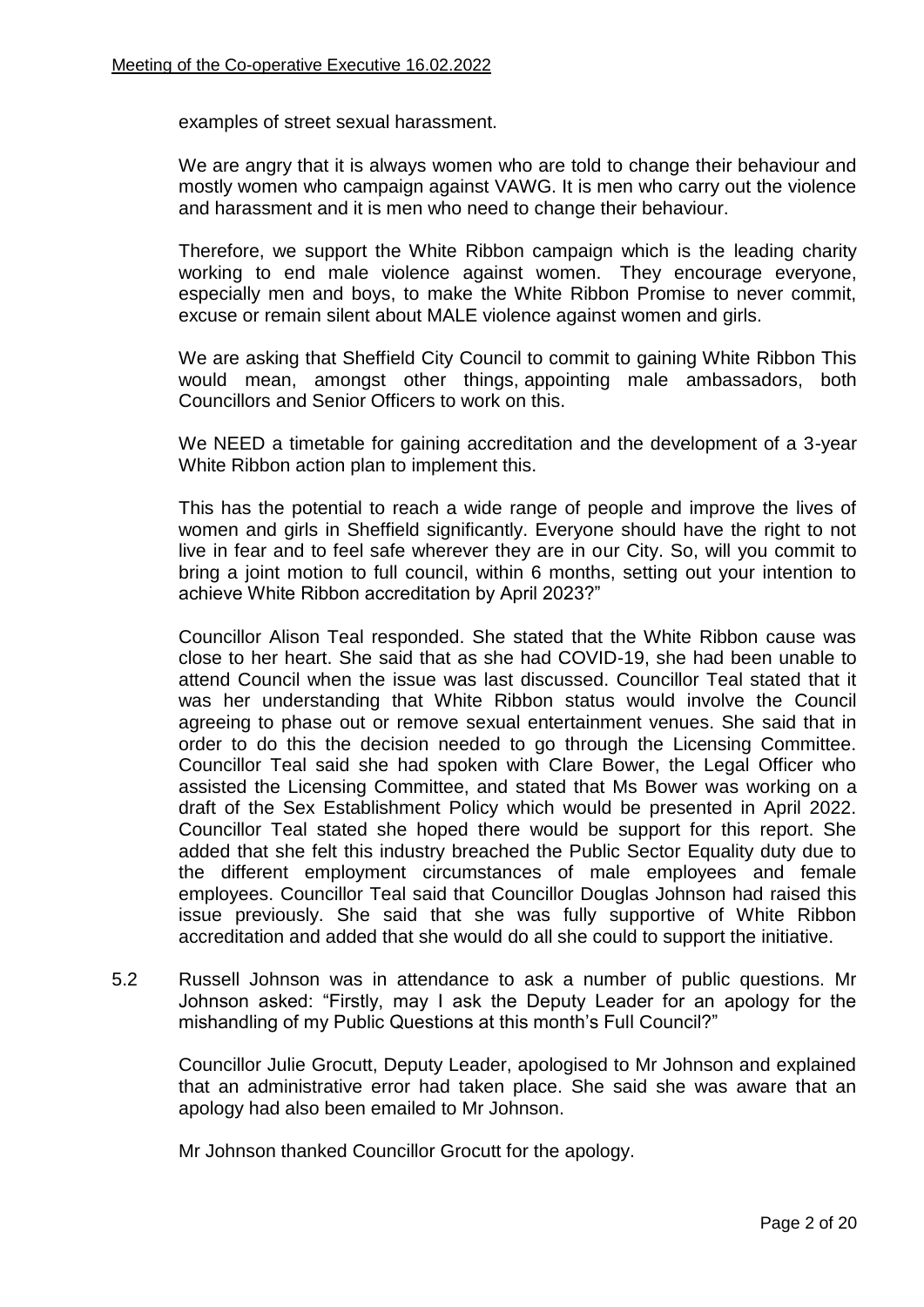Mr Johnson asked: 'I have been concerned about several matters that have called into question the quality of political leadership of the Council. Three matters, though themselves separate, are connected in highlighting a number of cultural shortcomings that characterise the organisation.

### The Councillor Iqbal Affair

After a year of 'investigation' of serious allegations regarding a senior Elected Member, the Leader is quoted as saying:

"The independent recommendations completely exonerate Councillor Iqbal drawing a firm line under this matter"

Yet the Committee looking at this found that

*'The sub-committee … were deeply concerned about the seeming acceptability of the day-to-day behaviours of senior officers and members illustrated by the complaint.*

In the sub-committee's view, the subject member did not always model the *behaviours expected of a senior member of the council and this type of behaviour should not have gone unchecked.'*

This appears contradictory.

Moreover, the Sub-Committee did not consider all the allegations made by Mr Ogden.

Does the Deputy Leader understand why the public might be sceptical about the legitimacy of the 'exoneration'? Will she express on the record unreserved confidence in the integrity of the Councillor concerned whose role involves interacting with Officers and commercial developers? Will the Deputy Leader reassure the public that the recommendations of the Consideration Subcommittee regarding Member-Officer Protocols, development training for senior officers and Members to improve behaviours, including engaging the whips to encourage participation are being vigorously pursued? And provide a progress report?

### The Interim Chief Executive Scandal

SCC three times refused to be open about the costs of employing Charlie Adan after the departure of John Mothersole. The first time in response to a PQ of mine, then twice in connection with an FOIR. Eventually, the truth was forced from a less than transparent Council: eye-watering amounts paid to create an unnecessary short-term post.

Does the Labour Group now regret the enormous expenditure at a time of severe pressure on Council resources? Could the monies have been deployed for the citizens' greater benefit?

Assault Allegations Concerning a Senior Councillor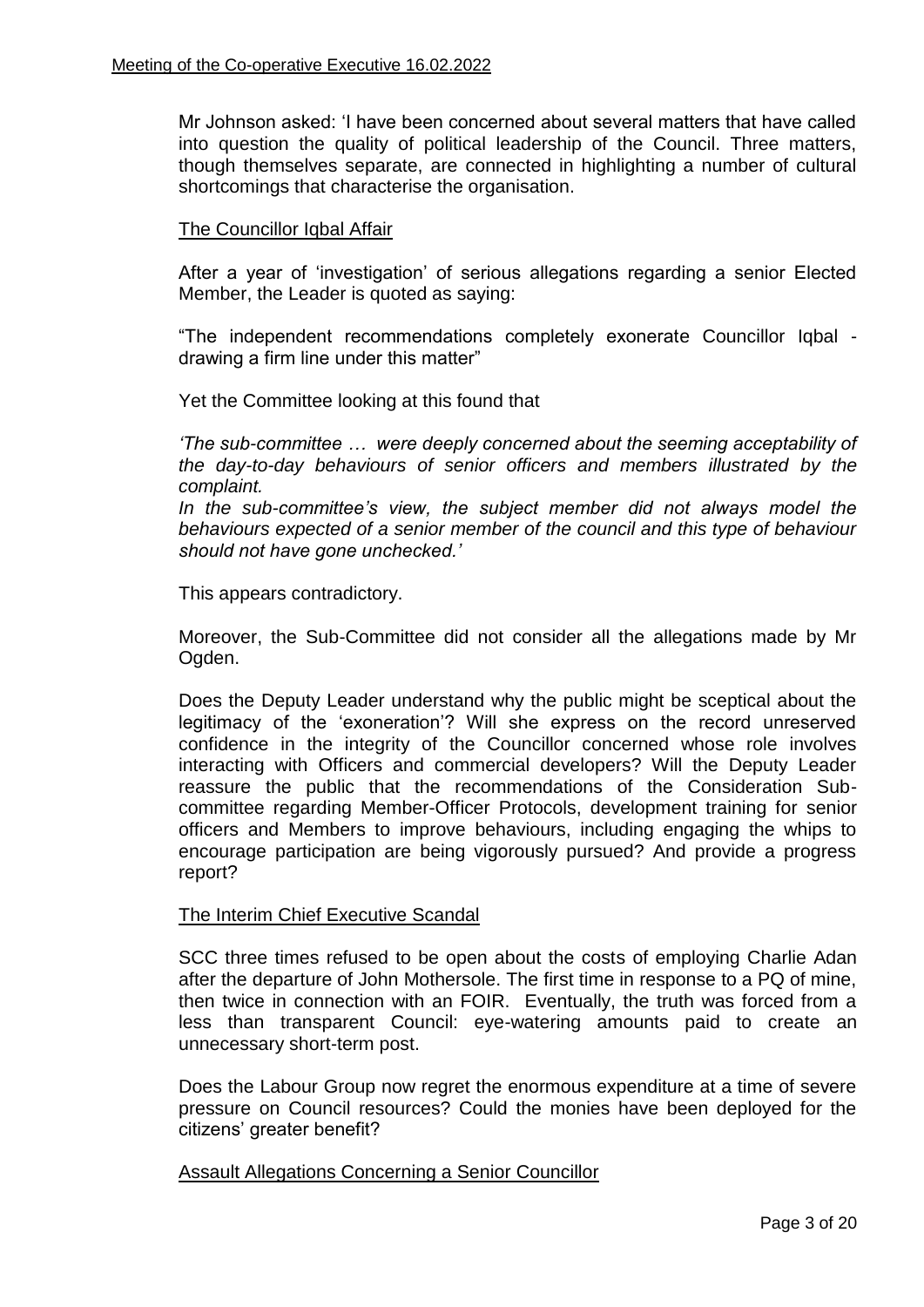At December Full Council at the Octagon building, it has been reported that a senior Labour Councillor behaved in an aggressive and unacceptable manner towards a member of the public, pulling down his mask against his wishes. Furthermore, a video is freely circulating that appears to show the Leader himself adopting an aggressive manner and shouting at a person outside the hall.

Does the Deputy Leader agree with me that this kind of behaviour does not tend to enhance the Council's or the Labour Party's reputations? Does Councillor Grocutt believe that it is the responsibility of the Leader of a major Council to model civil and courteous behaviour to set an appropriate example?

Will she express regret on behalf of the Leader and explain the nature and timing of the 'training' that Cllr Damms has been asked to attend as part of the disciplinary process?"

Councillor Grocutt apologised for Councillor Iqbal leaving the meeting. She stated that she had unreserved confidence in his integrity. She said that the position was shared by the Leader. She said she had acknowledged that the report findings noted areas within the organisation, both cultural and structural, which required improvement and she stated the Council was committed to working with officers and others on those.

With regards to the second question, Councillor Grocutt stated that there was a Member Development programme which had been put together and she said that the Council was committed to ensuring all members had training and the support that they needed to support the city.

In relation to the question about December Full Council, Councillor Grocutt stated that Councillors and members of the leadership team abided, to the best of their ability, to the Nolan Principles of Public Life. She added that she felt it was not appropriate for her to comment on matters relating to individual Councillors.

In relation to the employment of Charlie Adan, she said she would respond to Mr Johnson outside of the meeting.

Councillor Cate McDonald added a response and stated: "The Council acted transparently throughout the appointment of an interim Chief Executive following the departure of John Mothersole. This included Full Council agreement to the proposed arrangement of the appointment of an interim Chief Exec with knowledge of the potential costs, the procurement process to identify potential candidates, the appointment decision being made by a senior officer appointment committee and responding to six separate FOI requests and two ICO investigations. The only information withheld was that which was clearly personal data and the contractual costs of the arrangement which was deemed to be commercially sensitive.

Invoices covering the costs of the interim Chief Executive were published monthly as part of our transparency reporting. The Information Commissioner partly upheld an appeal and requested that the council release the contractual costs for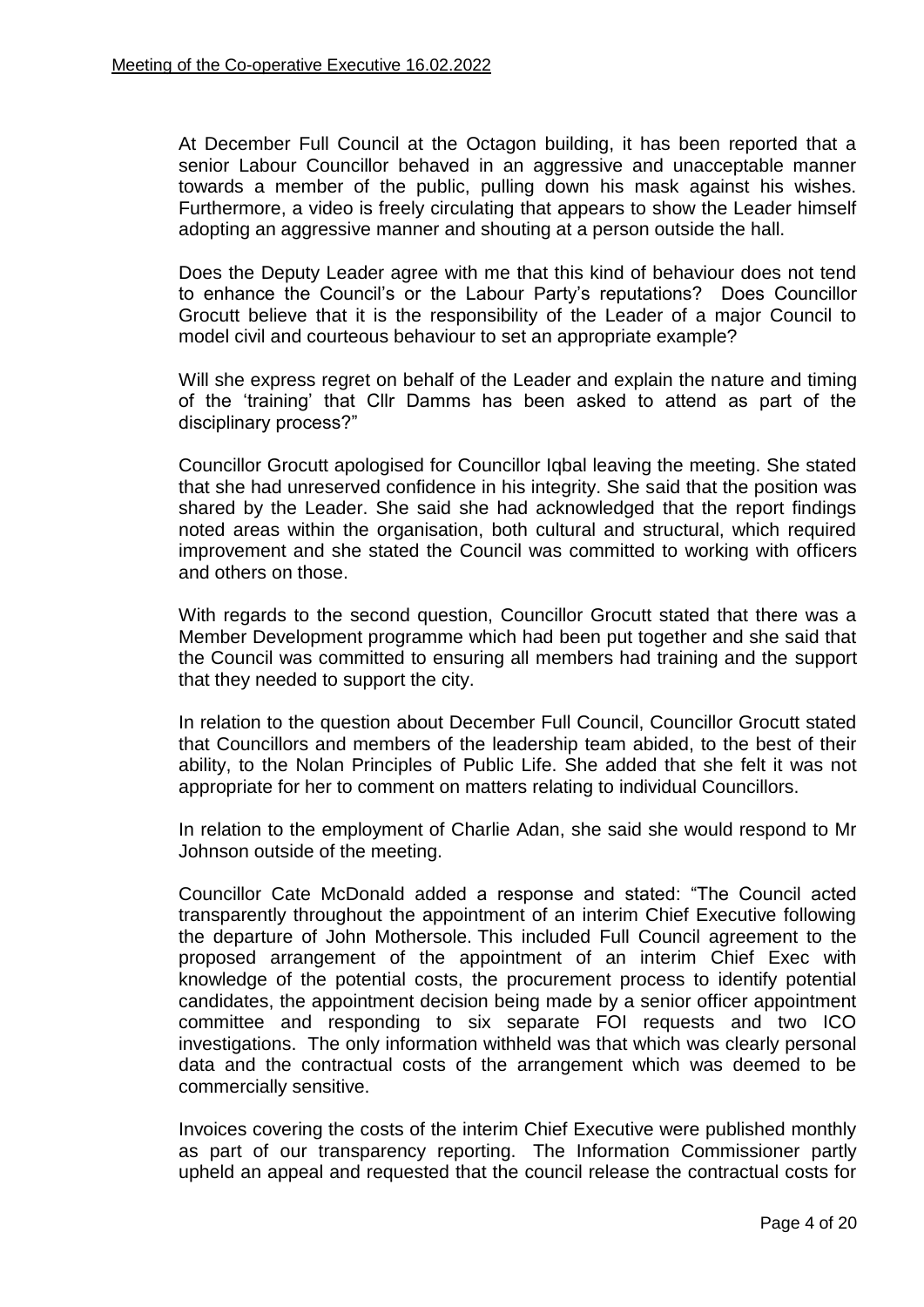the supply of the interim Chief Executive, and we have complied with this.

Let me be absolutely clear. This matter was dealt with throughout by the Council; not a single political group."

Mr Johnson stated he did not refer to the Labour Group in relation to Charlie Adan, but instead in relation to Councillor behaviours.

Mr Johnson asked the following questions:

"The public are still experiencing lengthy delays in FOIRs, SARs and Formal Complaints. One recent much delayed SAR was only provided after a threat of legal action. Then delivered with excessive redaction. This situation persists despite assurances to the contrary since the current Chief Executive has been in post.

Does the Leader understand that it is particularly important to address this as the Independent Inquiry into the Street Tree Scandal is getting under way, and the serious implications of continuing poor performance for the image of the Council?

Please would the appropriate Co-Operative Exec member provide an update on the independent investigation into the Council's misuse of LPP?

Now that our esteemed Prime Minister has effectively signalled the end of Covid restrictions, has SCC decided when we will return to Full Council in the Chamber, with Public Questions notifiable on the day?"

In relation to Freedom of Information requests, Councillor Grocutt stated the Council had a professional team of officers who worked diligently to deal with the volume of requests received. She added that the Council was committed to clearing the backlog created when staff were being deployed during the COVID-19 pandemic. Councillor Grocutt stated that redaction was an appropriate part of disclosure and applied in accordance with regulations.

She said that the Street Tree Enquiry would determine the documentation required as it progressed and added that the Council would support this progress.

In relation to Legal Professional Privilege, Councillor Grocutt stated that the process undertaken involved the input of external lawyers in order to provide an independent point of view. She stated that obtaining this advice, along with the amount of evidence gathered, had resulted in the matter taking longer to conclude than hoped by the Council. She stated that the matter would be concluded shortly. Councillor Grocutt said that the complainant and those affected by the process had been updated throughout, and she added that she felt it would not be appropriate to provide a further update publicly until those involved had been contacted.

In relation to Public Questions, Councillor Grocutt stated that the Council intended to return to the Town Hall for March's Extraordinary meeting. She said that the Council would continue to ask for Public Questions to be submitted in advance in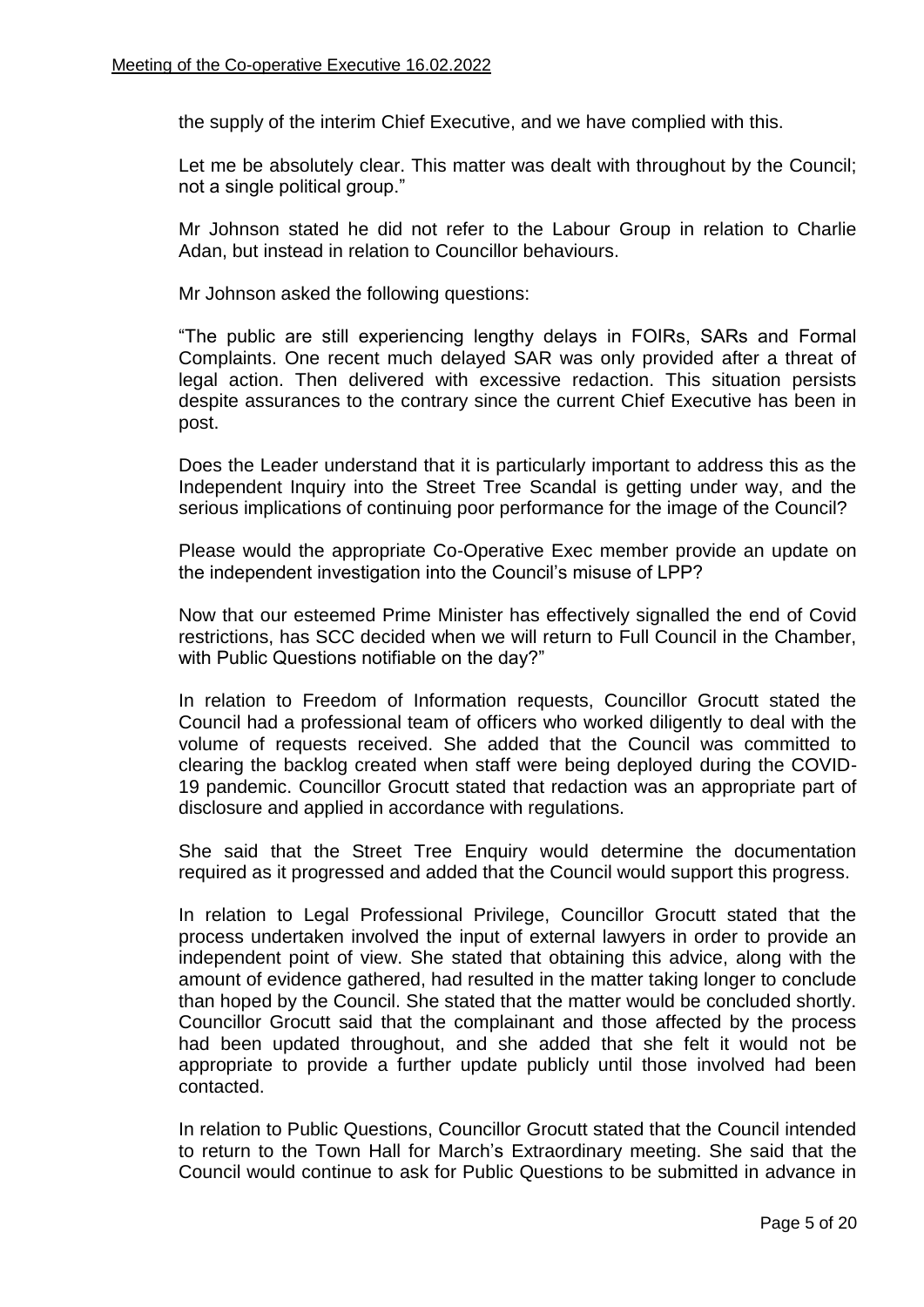order to allow the Council to monitor the number of attendees and to keep those attending as safe as possible.

5.3 Abby Hodgetts read out the following Public Questions, submitted by Ruth Hubbard:

"Can you confirm – in line with the expectations of citizens - that the situation with our council's CEO is being treated as a 'disciplinary' matter?

I would appreciate a very clear yes or no answer on this as I know many others would.

Public statements from the council have emphasised the need to follow procedures. Given this is so clearly a disciplinary matter (with multiple elements and implications), can you explain why the procedures outlined in the Senior Officer Employment Regulations do not appear to be being followed? This might well be an extraordinary situation but what is the laid down procedure being followed? Or are you making it up as you go along?

Can you clarify who is advising Members on this and is this advice internal or external?

Who is the 'investigator' and how long do you expect an investigation to take place? Is the completion of SCC's investigation partly dependent upon the outcome of the Metropolitan Police investigation and, if so, why? (Does the council believe there is only a problem if a penalty fine notice is, or is not, issued?)

Can the Cabinet affirm this council's commitment (in principle and practice) to the Nolan Principles, or does it intend to pursue the utterly disgraceful example of Number 10 in seeing what can be got away with, ignored, or lied about?"

Councillor Grocutt stated that a written response would be submitted to Ms Hubbard in her absence.

# **6. ITEMS CALLED-IN FOR SCRUTINY**

6.1 It was noted that there had been no items called-in for scrutiny since the last meeting of the Co-Operative Executive.

# **7. RETIREMENT OF STAFF**

The Executive Director, Resources submitted a report on Council staff retirements.

**RESOLVED:** That this Co-operative Executive :-

(a) places on record its appreciation of the valuable services rendered to the City Council by the following staff in the Portfolios below:-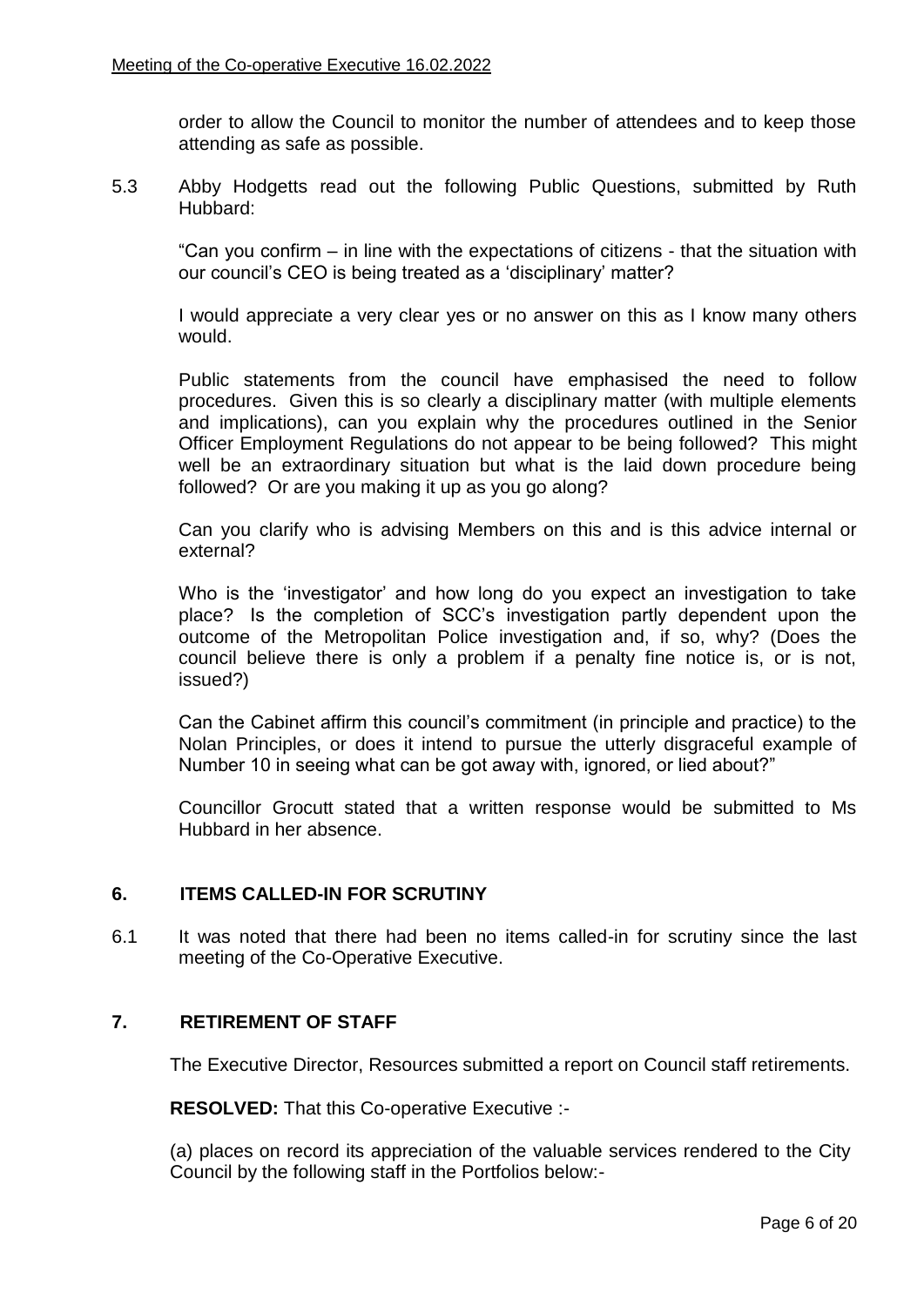| Name                   | Post                                              |               | <b>Years' Service</b> |
|------------------------|---------------------------------------------------|---------------|-----------------------|
| <b>Place</b>           |                                                   |               |                       |
| Carol Archer           | Passenger<br><b>Transport Services</b>            | Assistant, 21 |                       |
| <b>Beverley Birch</b>  | Neighbourhood Officer                             |               | 37                    |
| Jan Warwick            | <b>Market Operations Officer</b>                  |               | 31                    |
| <b>People Services</b> |                                                   |               |                       |
| Debbie Marshall        | Senior Portage Home Visitor                       |               | 43                    |
| Debra Walker           | Safeguarding Liaison Officer,<br>Mossbrook School |               | - 38                  |

(b) extends to them its best wishes for the future and a long and happy retirement; and

(c) directs that an appropriate extract of this resolution under the Common Seal of the Council be forwarded to them.

# **8. SHEFFIELD (LOCAL) PLAN SPATIAL OPTIONS**

8.1 The report set out the overall spatial options for meeting future development needs in Sheffield in the period to 2039. The overall aim of that process is for the Council to reach a decision on a preferred approach in advance of producing the Publication Draft Sheffield Plan (to be published for public consultation in October 2022).

# 8.2 **RESOLVED:** That Co-operative Executive:-

notes the advice provided by both the Climate Change, Economy and Development Transitional Committee and full Council and agrees that Option 3 (as set out in paragraph 1.7.12 of the Appendix to this report) is the preferred spatial option that should be taken forward in the Publication (Pre-Submission) Draft Sheffield Plan.

### 8.3 **Reasons for Decision**

- 8.3.1 Officers require a clear steer on the preferred approach before the details can be worked in the full Publication Draft Plan and before further public consultation takes place in autumn 2022.
- 8.3.2 The options set out in this report mean there are difficult choices to be made between social, economic and environmental objectives and a thorough cross-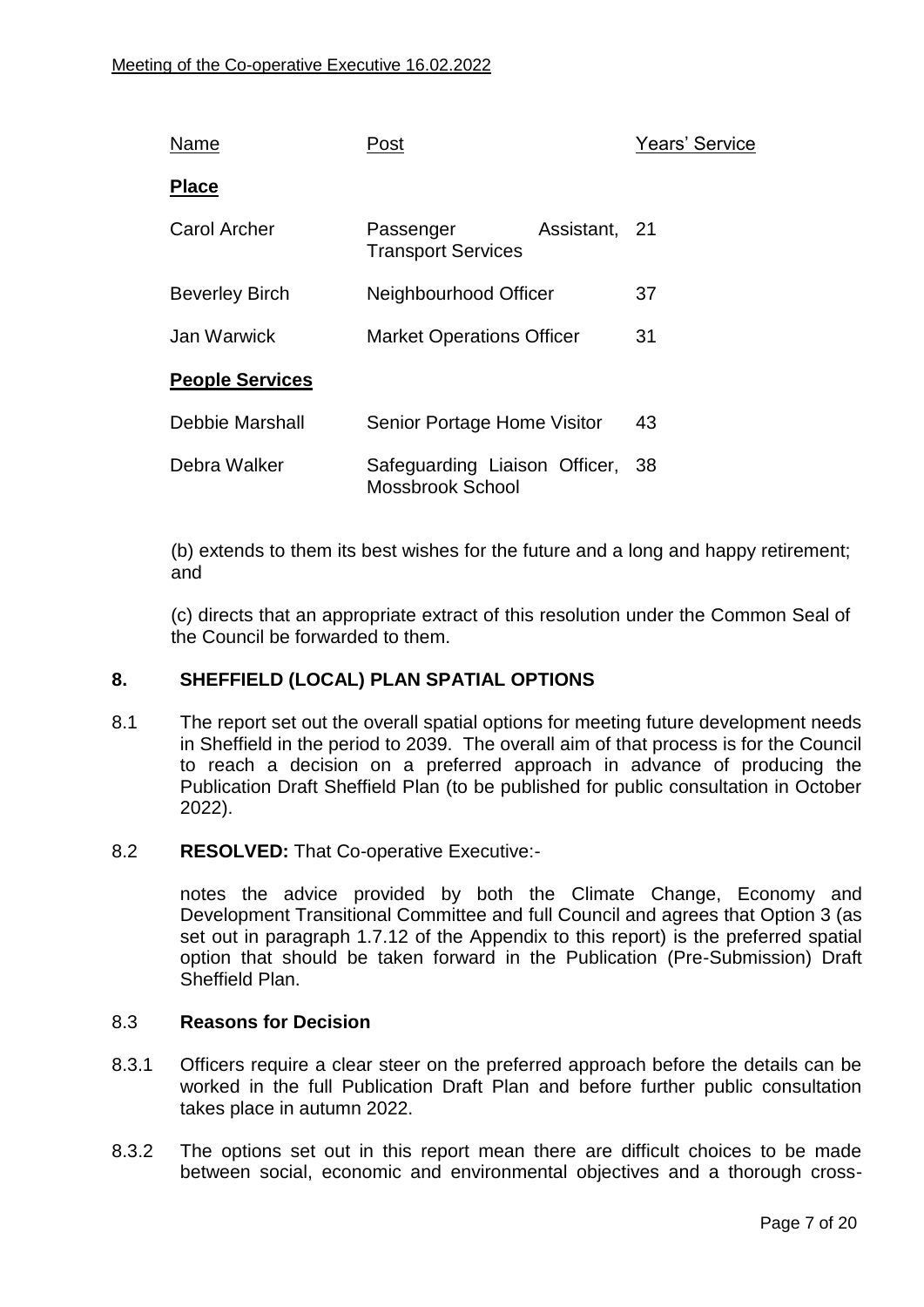party engagement process is desired to mitigate the risk of the draft plan being rejected by full Council at a later stage.

### 8.4 **Alternatives Considered and Rejected**

- 8.4.1 The main spatial options relating to the scale and location of future development are already set out in sections 1.6 and 1.7 of the report.
- 8.4.2 Officers could have worked on producing the Publication Draft Local Plan without seeking a specific Member steer on the overall spatial approach. However, to date, it has proved difficult to build a consensus on what is the correct approach for the city; in particular, there has been considerable concern on whether land should be removed from the Green Belt in order to provide more land for development. Without a thorough cross-party engagement process on the overall spatial approach, there would be a very significant risk of the Publication Draft Plan being rejected by full Council.

### 8.5 **Any Interest Declared or Dispensation Granted**

None

### 8.6 **Reason for Exemption if Public/Press Excluded During Consideration**

**None** 

### 8.7 **Respective Director Responsible for Implementation**

Executive Director, Place

### 8.8 **Relevant Scrutiny and Policy Development Committee If Decision Called In**

Overview and Scrutiny Management Committee

# **9. PLANNING SERVICE INCOME ACTIVITIES**

9.1 Fees and charges related to several activities carried out by the Planning Service and Place Hub have not been reviewed for some time and this results in a service which costs more to deliver than is received in fees.

Previously agreed mechanisms for funding Neighbourhood Planning work have not allowed for a dedicated resource to be put in place. An alternative approach is needed to bring greater continuity to the role.

This report reviews the following matters:

- The charges for pre-application advice in relation to Town Planning matters;
- The need to introduce an administrative fee for the receipt of applications not lodged via the Planning Portal to reflect the additional administrative burden that this results in;
- The charges levied for the Planning Searches function undertaken by the Place Hub; and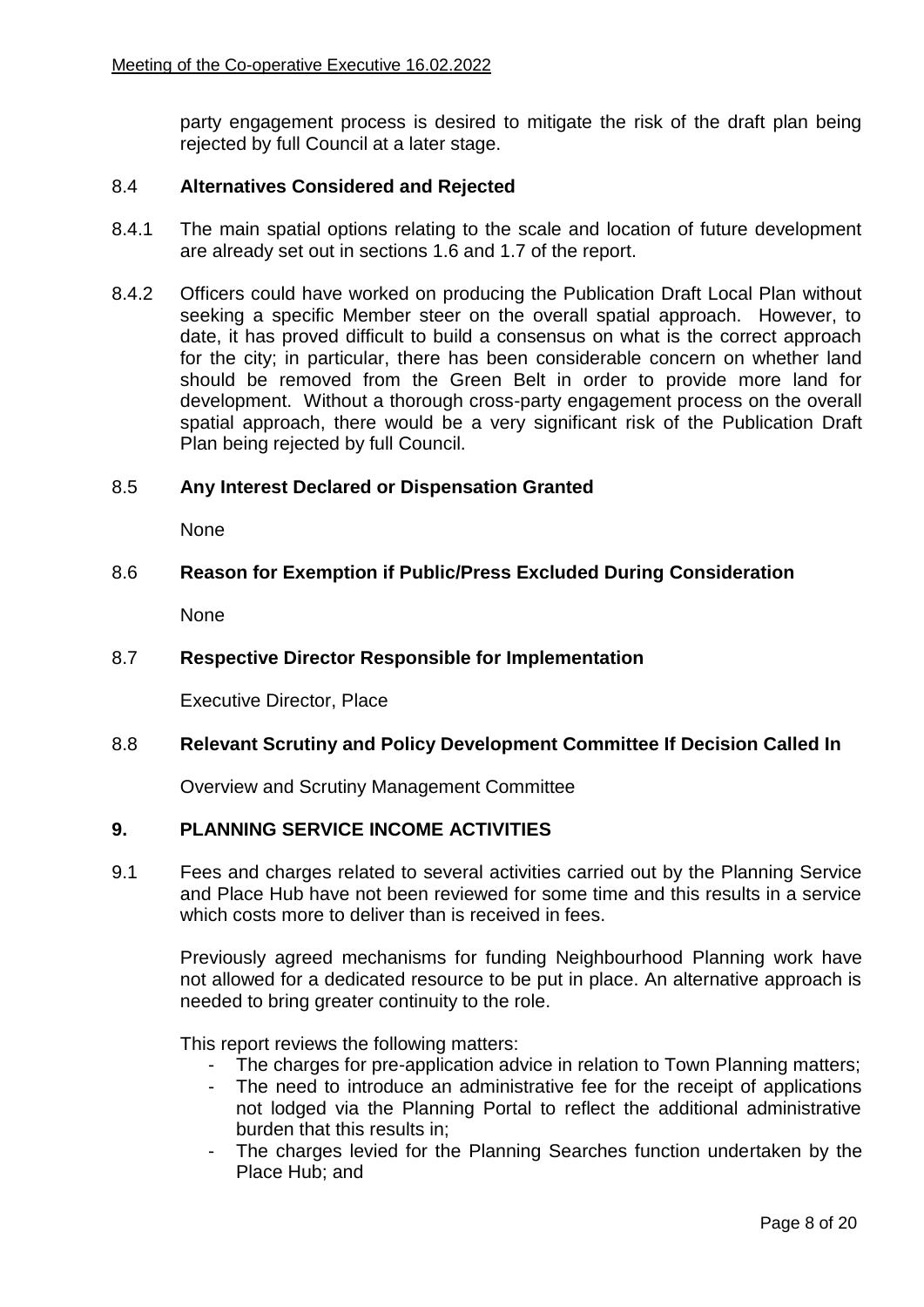- The funding regime for Neighbourhood Planning work.

The proposed changes will better reflect the actual cost of the delivery of these services and are in places fundamental to help deliver the proposals set out in the Planning Service Restructure (MER 476).

It is proposed to update fees and charges to more closely reflect the actual cost of the service provided (balanced against a benchmarking exercise to ensure that the charges are not at odds with the charges levied in other Core Cities) and to build in a mechanism to update the fees on an annual basis in line with inflation.

In relation to Neighbourhood Planning, it is proposed to update the funding arrangements in order to support a full-time post dedicated to the development of Neighbourhood Plans by seeking approval to use Community Infrastructure Levy (CIL) income to provide dedicated neighbourhood planning support to local communities to develop their neighbourhood plans. This represents the implementation of the Cabinet decision 8.2(a) taken on 17 October 2018.

### 9.2 **RESOLVED:** That Co-operative Executive:-

- 1. Approve the Head of Planning's recommendation to use the 10% of CIL neighbourhood portion funding that has/will be retained to support the development of neighbourhood plans (in accordance with the Cabinet decision of 17 October 2018) to fund one full-time post in the Planning Service dedicated to supporting local communities in developing their neighbourhood plans;
- 2. Approve that the schedule of pre-application fees set out in Appendix 1 be introduced on 01 April 2022;
- 3. Approve that the Director of City Growth (or future equivalent role) has authority to make future changes to pre-application charges in line with the time recording data analysed on an annual basis;
- 4. Approve the administrative fee for receiving planning and building control applications which are not submitted on the national Planning Portal and the increased expedited Planning Search Fees, as set out in the report, be introduced on 1 April 2022; and
- 5. Approve that all of these fees can be increased on an annual basis in line with inflation.

### 9.3 **Reasons for Decision**

9.3.1 The proposal in relation to CIL being used to support Neighbourhood Planning will implement the Cabinet decision of October 2018. It will help to support the production of new neighbourhood plans, a function that is a statutory requirement for the Council. It will support the Council's approach to ensuring people can get involved in making a difference to their local communities. This is in line with the implementation of the new One Year Plan and Local Area Committees (LACs) that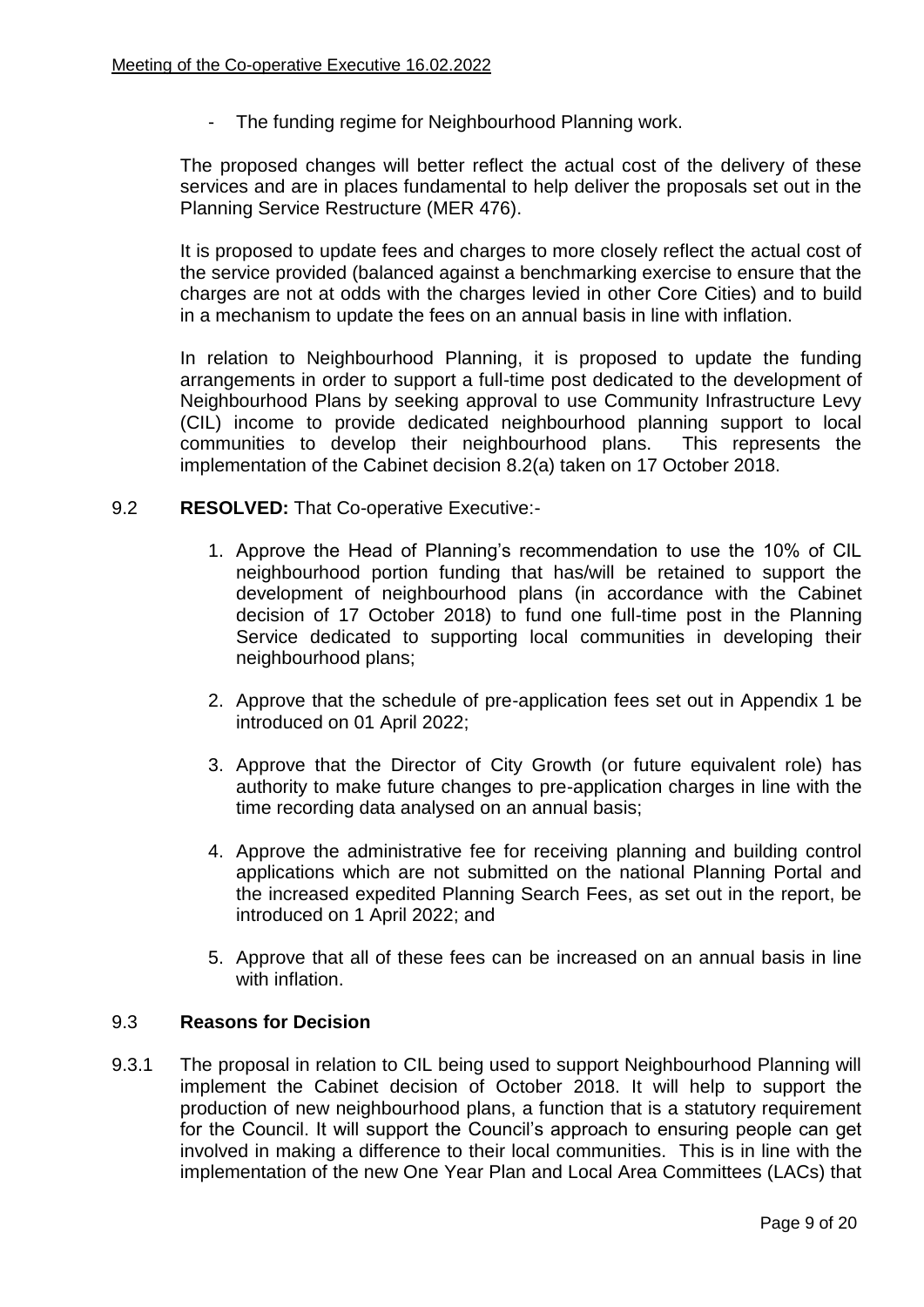will put decision making at the heart of local areas and bring decision making closer to local people. The proposals that were previously consulted upon received broad support during public consultation.

9.3.2 The proposal to increase fees in relation to discretionary areas of service will help support a properly resourced Planning Service which is better equipped to deliver on the Council's objectives of promoting sustainable development; delivering economic, social and environmental improvements; helping to build a strong economy; supporting strong, vibrant and healthy communities; at the same time as trying to mitigate and adapt to climate change whilst also protecting and enhancing Sheffield's natural, built and historic environment.

### 9.4 **Alternatives Considered and Rejected**

- 9.4.1 As the CIL funding is already ring-fenced to neighbourhood planning, the only other options are to use it to support neighbourhood planning in an alternative way. However, as the Council is the statutory body responsible for supporting neighbourhood plans and approving them, the best option is for the Council to use the CIL resources to help carry out its statutory function by creating an additional post within the Planning Service.
- 9.4.2 The only other option in relation to the proposals to increase discretionary fees across the board would be to reduce the level of service currently provided or to stop some discretionary services altogether. This would result in the loss of revenue, a consequent need to reduce staff numbers and a major reduction in the quality of service to members of the public and business customers at a time when demands are already exceeding expectations.

### 9.5 **Any Interest Declared or Dispensation Granted**

None

# 9.6 **Reason for Exemption if Public/Press Excluded During Consideration**

None

### 9.7 **Respective Director Responsible for Implementation**

Executive Director, Place

### 9.8 **Relevant Scrutiny and Policy Development Committee If Decision Called In**

Overview and Scrutiny Management Committee

### **10. RETENDER OF TENANTS CONTENTS INSURANCE SCHEME FOR COUNCIL TENANTS**

10.1 The report sought authority to tender for a broker to arrange (through an insurance provider), contents insurance policies for Sheffield City Council tenants for the period 1st April 2023 to 31 March 2026, and contract with that broker on terms that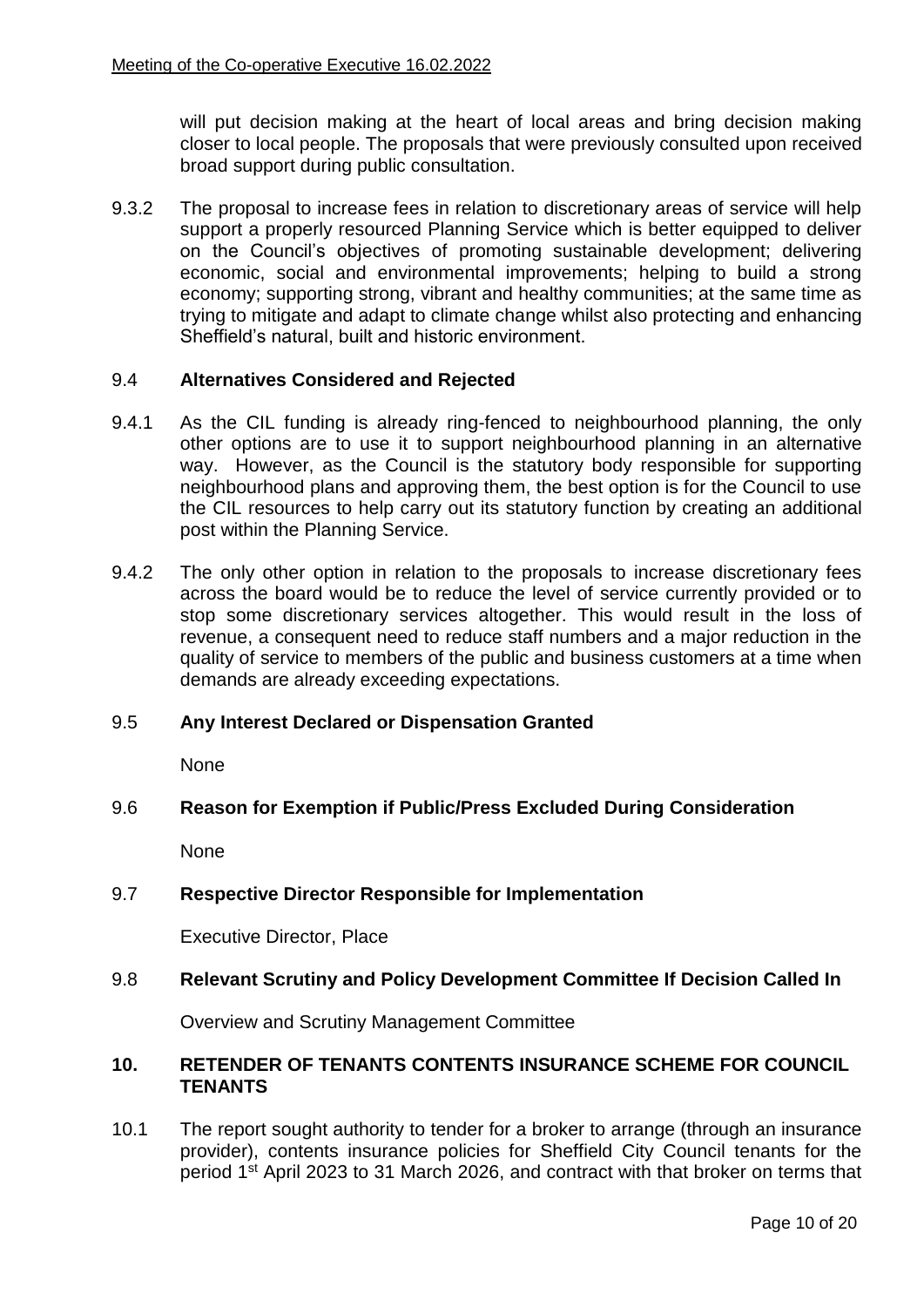allows Sheffield City Council to administer the Tenants Contents Insurance Scheme (the 'Scheme').

- 10.2 **RESOLVED:** That Co-operative Executive:-
	- 1. Notes the contents of the report;
	- 2. Approves the council undertaking a full tender for a broker to arrange (through an insurance provider), contents insurance policies for Sheffield City Council tenants for the period 1<sup>st</sup> April 2023 to 31 March 2026, and contract with that broker on terms that allows Sheffield City Council to administer the Tenants Contents Insurance Scheme (the 'Scheme'); and
	- 3. To the extent not already delegated to them by the Leader's Scheme of Delegation, delegate authority to the Executive Director of Place, in consultation with the Director of Legal and Governance and Director of Finance and Commercial Services to prepare and execute all required documentation and take steps to implement these recommendations.

### 10.3 **Reasons for Decision**

10.3.1 To ensure that the Council tests the full Tenants Contents Insurance market. To ensure involving tenants' representatives in the evaluation and decision making process to ensure the tenants voice is heard, and commercial services, financial services and legal services to ensure we are commercially, financially and legally compliant. It is believed that this is the only way to ensure the Council has in place the best product for our tenants, to enable them to be financial resilient in future.

### 10.4 **Alternatives Considered and Rejected**

- 10.4.1 The other options considered and discounted are
	- To end the tenants contents insurance offer via SCC on 31 March 2022 when the contract with AON and Aviva ends. As at 1 February 2022 this would leave 3989 SCC tenants without a Tenants Contents Insurance offer and they would have to source an alternative product
	- To recontract with the incumbent AON and Aviva. This would mean no market testing and we would not be sure we are offering the best product for SCC tenants. We would also not be offering a commercial opportunity to all providers on the market. This would contravene SCC regulations
	- To use a framework provider to secure a product. However the only framework providers at the moment are sole product frameworks and would not allow our incumbent or other providers to be involved in the tender process

# 10.5 **Any Interest Declared or Dispensation Granted**

None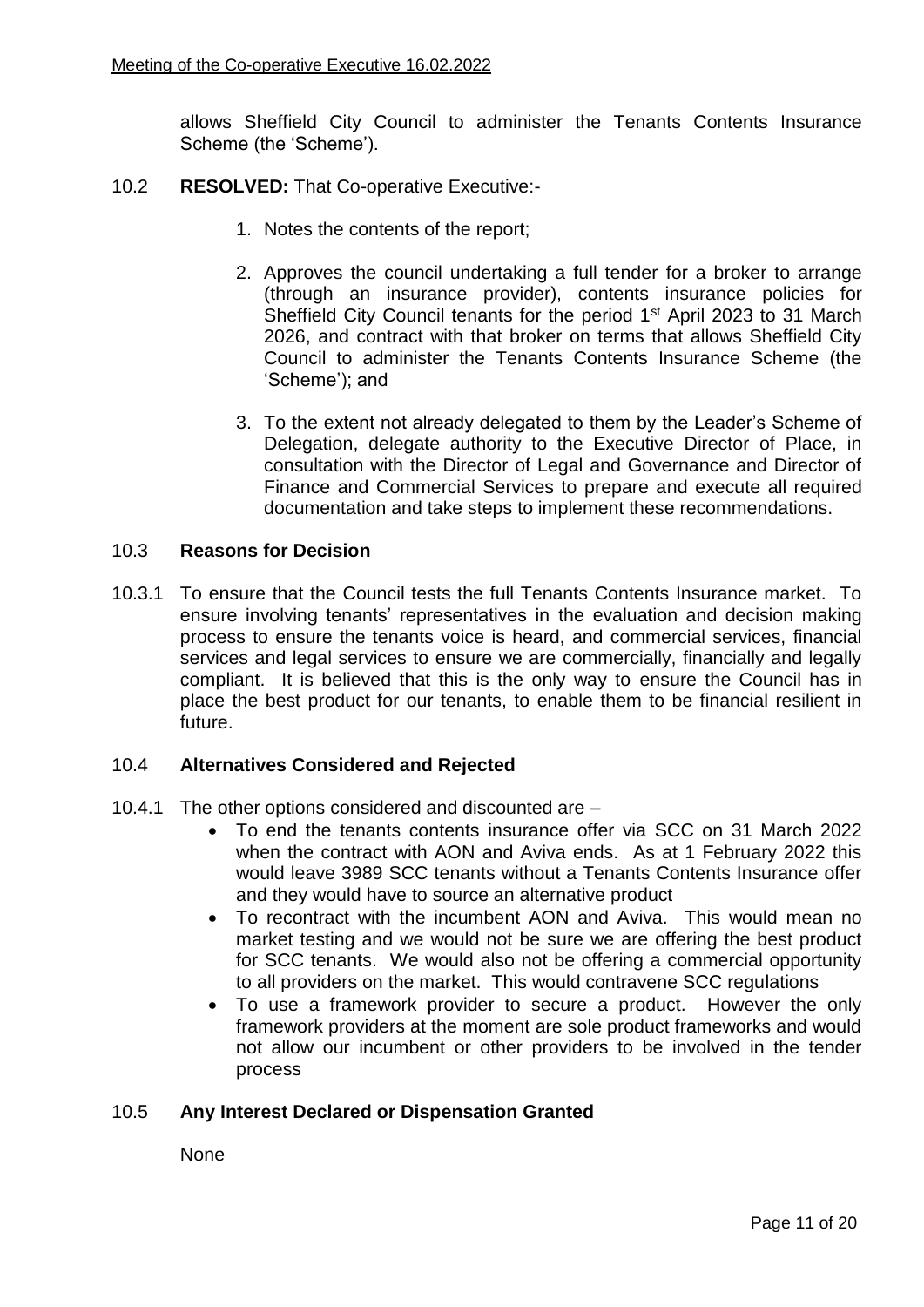### 10.6 **Reason for Exemption if Public/Press Excluded During Consideration**

None

# 10.7 **Respective Director Responsible for Implementation**

Executive Director, Place

### 10.8 **Relevant Scrutiny and Policy Development Committee If Decision Called In**

Overview and Scrutiny Management Committee

### **11. HOLIDAY ACTIVITIES AND FOOD 2022-24 (HAF - 2022)**

11.1 The government's recent announcement that the Department for Education Holiday Activities and Food (HAF) programme had been extended for 3 years up to 2024. The programme is for children eligible for benefits related free school meals and will deliver healthy food and enriching activities during the school holidays at Easter (1 week), Summer (4 weeks), and Christmas (1 week).

Sheffield City Council has been awarded £2,708,510.00 grant funding to coordinate free holiday provision, including healthy food and enriching activities. It will be optional for eligible children to attend this provision. We expect to receive a similar grant for the years 2023 and 2024.

The report sought approval for the Holiday Activities and Food partnership approach and model and the allocation of grant funding to delivery partners including schools, VCF partners, and organisations that will provide a vast range of cultural and sporting activities across Sheffield and the procurement of a booking system/MI system.

- 11.2 The Chair drew Members attention to the resolution and noted that the wording '*Individual Executive Member'* should be amended to read *'Co-operative Executive'.*
- 11.3 **RESOLVED:** That Co-operative Executive:-
	- 1. Approves that Sheffield City Council will act as the Accountable Body and lead agent for the Department for Education (DfE) funded Holiday Activities and Food programme in Sheffield for 2022-2024;
	- 2. Approves the Council accepting £2,708,510.00 from the DfE for the Holiday Activities and Food programme;
	- 3. Approves the Holiday Activities and Food approach and model; and
	- 4. Approve that the Holiday Activities and Food grant for the future years 2023 and 2024 is added to the Annually Recurrent Grants process whereby approval is gained via a collective Co-operative Executive report.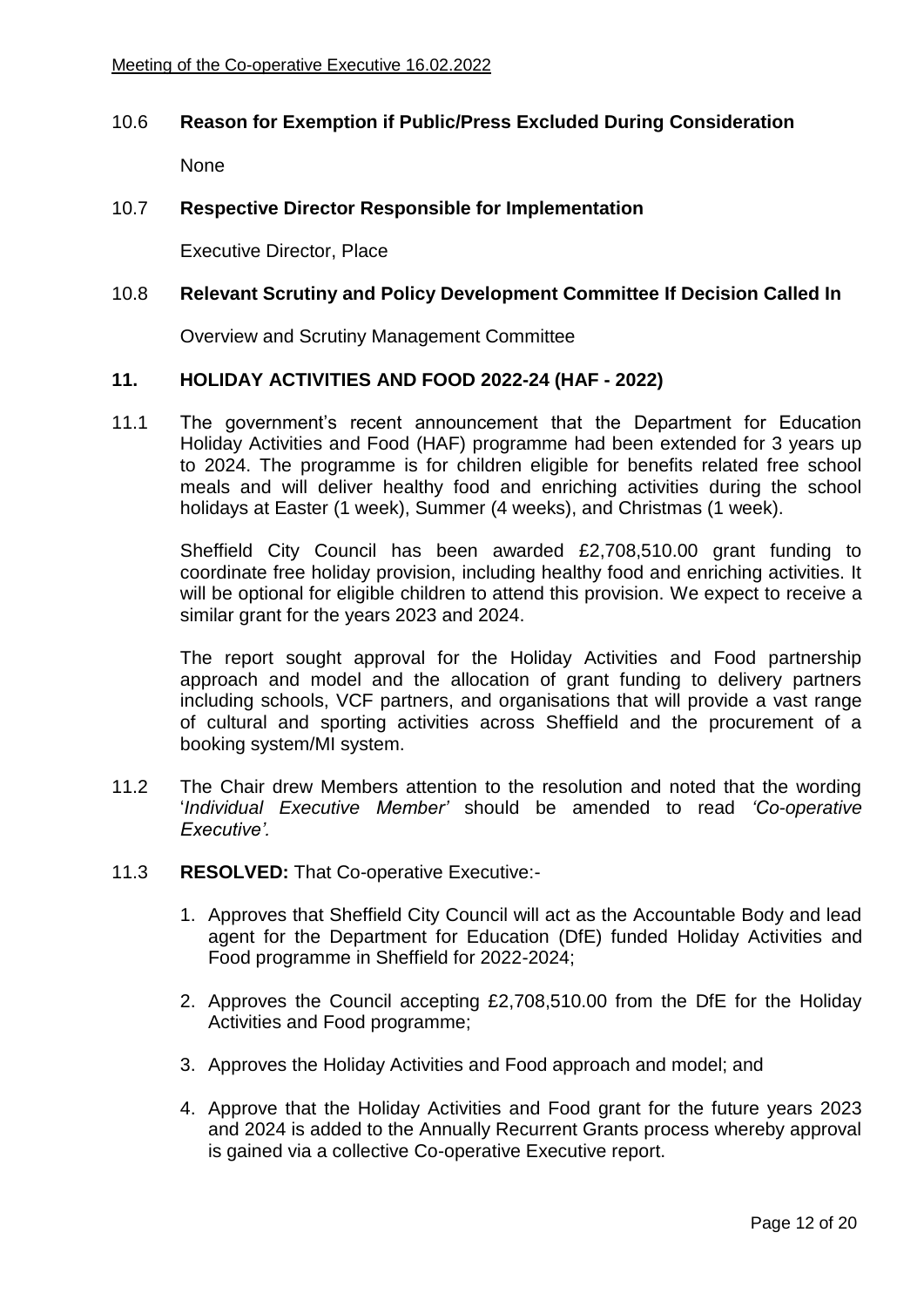### 11.4 **Reasons for Decision**

- 11.4.1 The Local Authority has been allocated this money by a national extension of Dfe funded HAF programme. Sheffield has approximately 26,000 children eligible for free school meals, we would not be able to provide an offer of holiday activities without this funding.
- 11.4.2 Acceptance of the grant would allow the continuation of the HAF programme in Sheffield which supports a range of council priorities. The Council does not deliver holiday activities plus food currently for children and young people and therefore we need external delivery partners. A partnership approach will allow a flexible and personalised approach and will build community infrastructure and capacity.

### 11.5 **Alternatives Considered and Rejected**

11.5.1 Deliver in house by the Council

The Council does not deliver holiday or food activities currently for children and young people and therefore would be unable to reach and deliver holiday activities to eligible children and young people.

11.5.2 Do not accept the Dfe HAF grant

As described, we have approx. 26,000 families eligible for free school meals, without this funding we would be unable to provide good quality activities and food at Easter, Summer, and Christmas holidays

### 11.6 **Any Interest Declared or Dispensation Granted**

None

### 11.7 **Reason for Exemption if Public/Press Excluded During Consideration**

None

### 11.8 **Respective Director Responsible for Implementation**

Executive Director, People Services

### 11.9 **Relevant Scrutiny and Policy Development Committee If Decision Called In**

Children, Young People, and Family Support Scrutiny and Policy Development **Committee** 

# **12. MONTH 9 CAPITAL APPROVALS 2021/22**

- 12.1 The report provided details of proposed changes to the Capital Programme as brought forward in Month 9 2021/22.
- 12.2 **RESOLVED:** That Co-operative Executive:-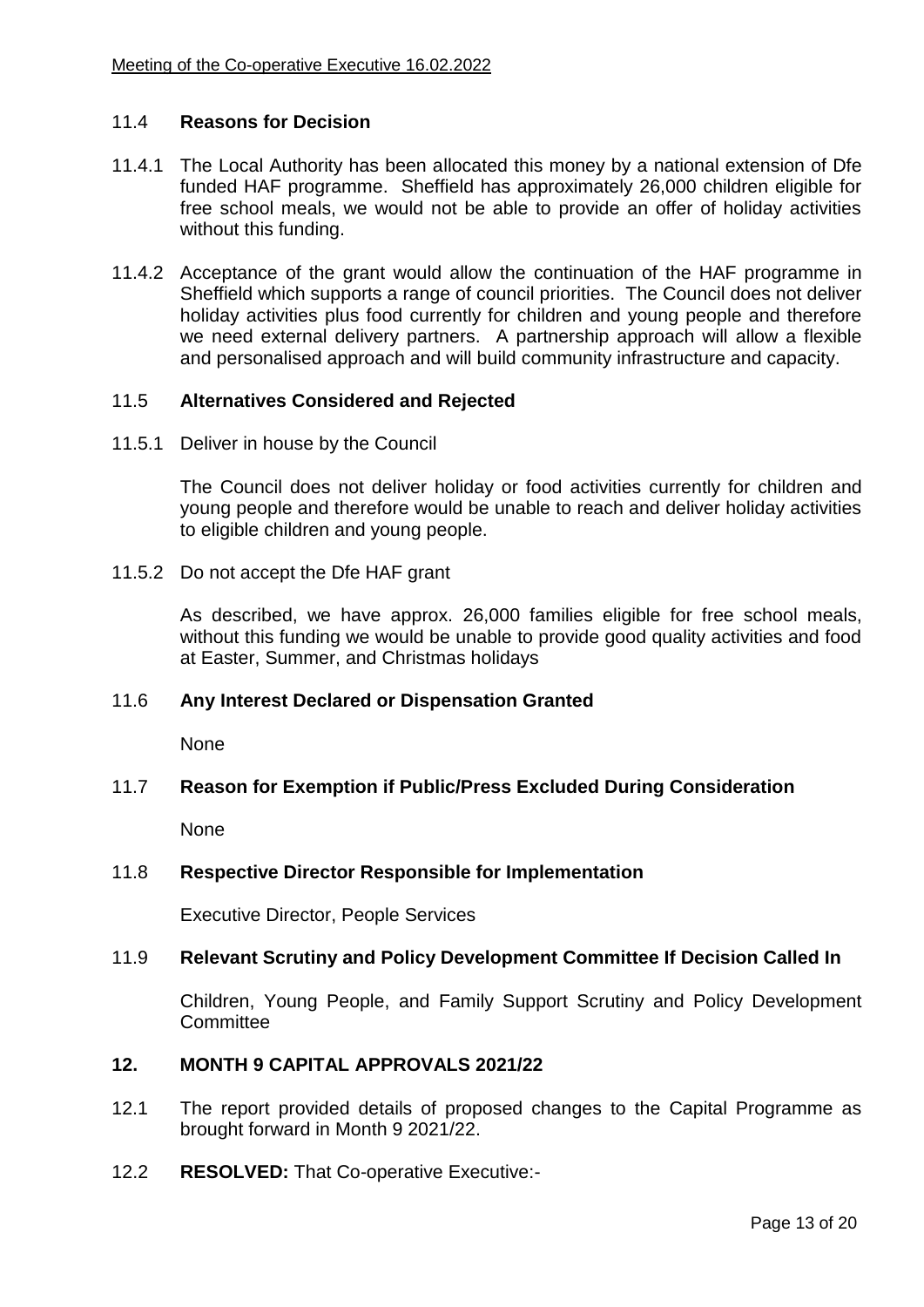- 1. Approve the proposed additions and variations to the Capital Programme listed in Appendix 1, including the procurement strategies and delegate authority to the Director of Finance and Commercial Services or nominated Officer, as appropriate, to award the necessary contracts; and
- 2. Approve the acceptance of grants as detailed at Appendix 2 of the report.

### 12.3 **Reasons for Decision**

- 12.3.1 The proposed changes to the Capital programme will improve the services to the people of Sheffield
- 12.3.2 To formally record changes to the Capital Programme and gain Member approval for changes in line with Financial Regulations and to reset the capital programme in line with latest information.
- 12.3.3 Obtain the relevant delegations to allow projects to proceed.

### 12.4 **Alternatives Considered and Rejected**

12.4.1 A number of alternative courses of action are considered as part of the process undertaken by Officers before decisions are recommended to Members. The recommendations made to Members represent what Officers believe to be the best options available to the Council, in line with Council priorities, given the constraints on funding and the use to which funding is put within the Revenue Budget and the Capital Programme.

#### 12.5 **Any Interest Declared or Dispensation Granted**

None

### 12.6 **Reason for Exemption if Public/Press Excluded During Consideration**

None

### 12.7 **Respective Director Responsible for Implementation**

Executive Director, Resources

### 12.8 **Relevant Scrutiny and Policy Development Committee If Decision Called In**

Overview and Scrutiny Management Committee

### **13. REVENUE BUDGET AND CAPITAL PROGRAMME MONITORING 2021-22 - AS AT 30TH NOVEMBER 2021**

13.1 The report provides the outturn monitoring statement on the City Council's Revenue and Capital Budget Outturn as at the end of Month 8, 2021/22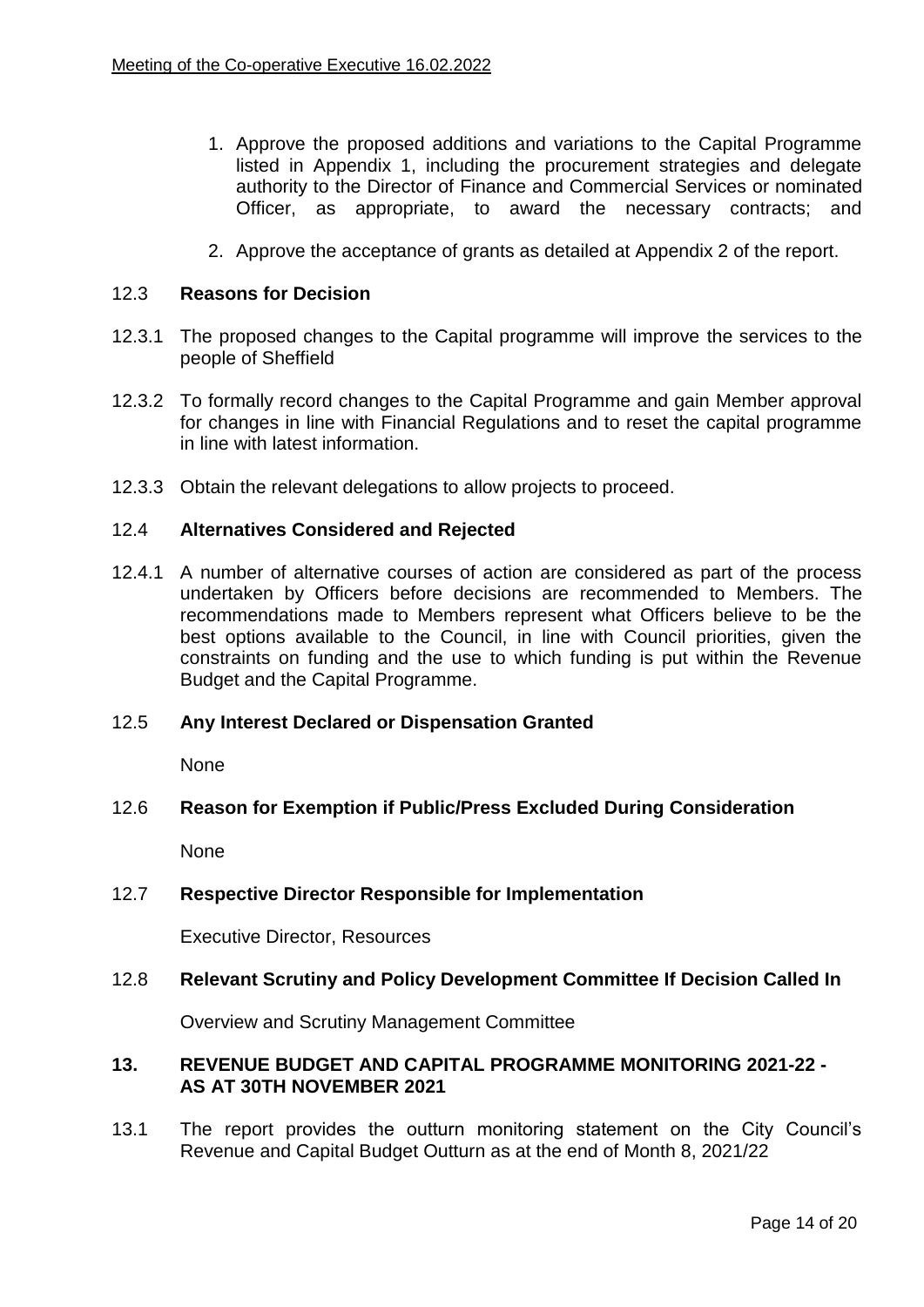### 13.2 **RESOLVED:** That Co-operative Executive:-

- 1. Note the updated information and management actions provided by this report on the 2021/22 Revenue Budget Outturn;
- 2. Note the Collection Fund Account Monitoring Report as at 30<sup>th</sup> November 2021, attached as **Appendix 1** of the report;
- 3. Approve the write off of £1.04m of uncollected debt in respect of the People portfolio activities as reported in **Appendix 2** of the report; and
- 4. In relation to the Capital Programme, note the forecast Outturn position described in **Appendix 3** of the report.

### 13.3 **Reasons for Decision**

13.3.1 To record formally changes to the Revenue Budget and the Capital Programme.

### 13.4 **Alternatives Considered and Rejected**

13.4.1 A number of alternative courses of action are considered as part of the process undertaken by Officers before decisions are recommended to Members. The recommendations made to Members represent what Officers believe to be the best options available to the Council, in line with Council priorities, given the constraints on funding and the use to which funding is put within the Revenue Budget and the Capital Programme.

### 13.5 **Any Interest Declared or Dispensation Granted**

None

### 13.6 **Reason for Exemption if Public/Press Excluded During Consideration**

None

### 13.7 **Respective Director Responsible for Implementation**

Executive Director, Resources

# 13.8 **Relevant Scrutiny and Policy Development Committee If Decision Called In**

Overview and Scrutiny Management Committee

# **14. REVENUE BUDGET AND CAPITAL PROGRAMME FOR 2022/23**

- 14.1 The purpose of this Revenue report is to:
	- approve the City Council's revenue budget for 2022/23, including the position on reserves and balances;
	- approve a 2022/23 Council Tax for the City Council; and
	- note the levies and precepts made on the City Council by other authorities.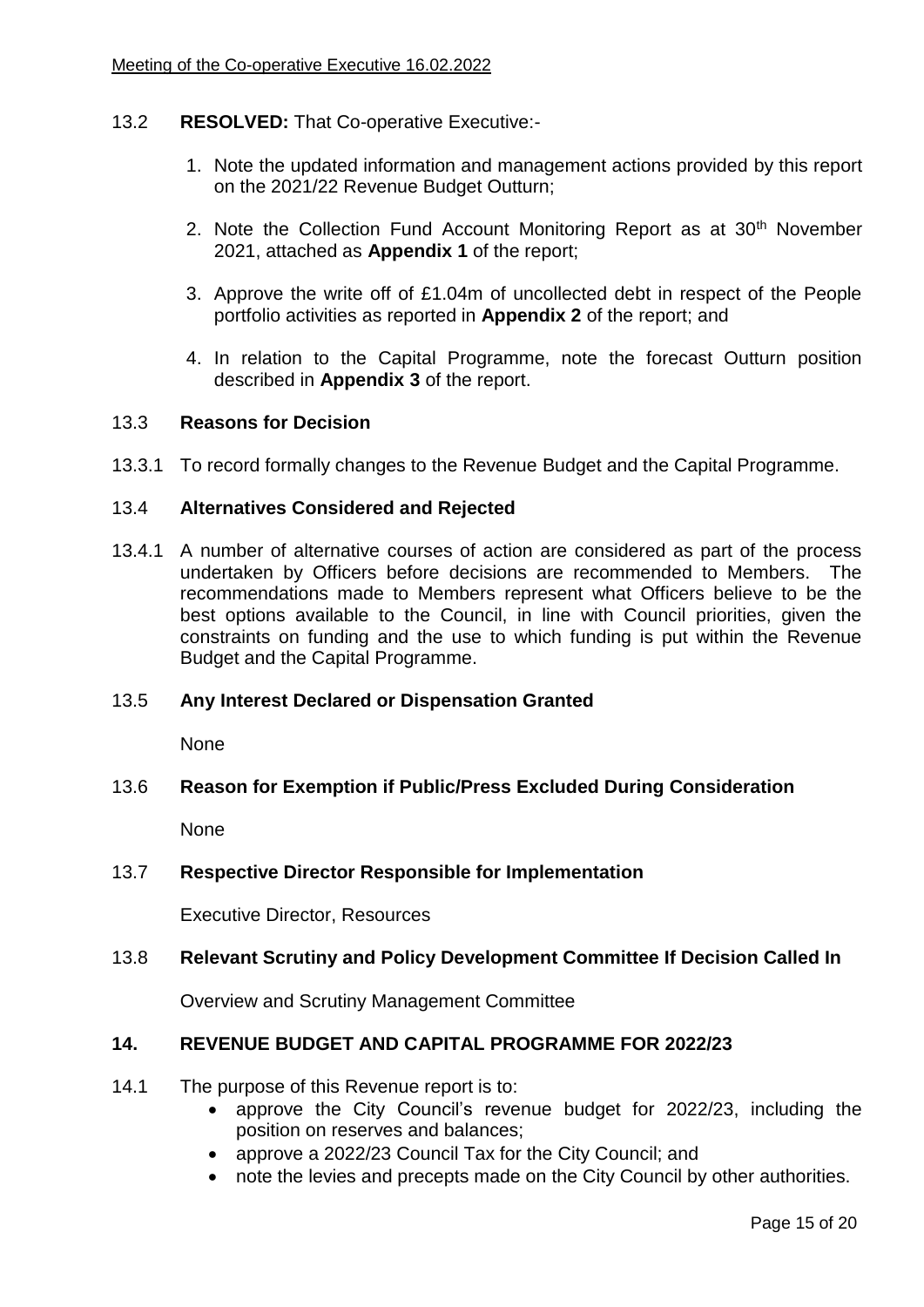The purpose of the Capital Strategy is to:

- Set out the Council's key priority areas for capital investment from 2022 to 2052;
- Provide an overview of specific projects included in the years 2022 to 2027;
- Set out the overall shape of the current Capital Programme for the 5 years to 2027 (at **Appendix C2** of the report). Block allocations are included within the programme for noting at this stage and detailed proposals will be brought back for separate approval as part of the monthly approval cycle;
- Set out our principles for how we invest in non-cash assets; and
- Provide background to our Corporate Investment Fund Policy at **Appendix C1** of the report.

A document was circulated which informed the Co-operative Executive that the budget had been discussed at Overview and Scrutiny Management Committee. Councillor Cate McDonald (Executive Member for Finance and Resources) informed her colleagues that she had attended the meeting of Overview and Scrutiny Committee and they had made no amendments for the Co-operative Executive to consider.

### 14.2 **RESOLVED:** That Co-operative Executive:-

1. As regards the Revenue Budget, Co-operative Executive is recommended to pass to Full Council:

- a) To approve a net Revenue Budget for 2022/23 amounting to £411.800m;
- b) To approve a Band D equivalent Council Tax of £1,753.21 for City Council services, i.e. an increase of 2.99% (1.99% City Council increase and 1% national arrangement for the social care precept);
- c) To note that the section 151 officer has reviewed the robustness of the estimates and the adequacy of the proposed financial reserves, in accordance with Section 25 of the Local Government Act 2003. Further details can be found in **Appendix 4** of the report and within the Section 25 Statutory Statement on Sustainability of Budget and Level of Reserves from paragraph 2 of the report;
- d) To note that, if overspends against the agreed budgets emerge, then Executive Directors and Directors will be required to develop and implement plans to mitigate fully any overspend, within 2022/23, in consultation with elected Members;
- e) To note the Council will undertake a series of Strategic Reviews into key services, to identify changing methods of provision that support services to the public at lower cost, thus bringing the Council's budgets back into recurrent balance during 2022/23;
- f) To approve the savings as set out in **Appendix 2** of the report;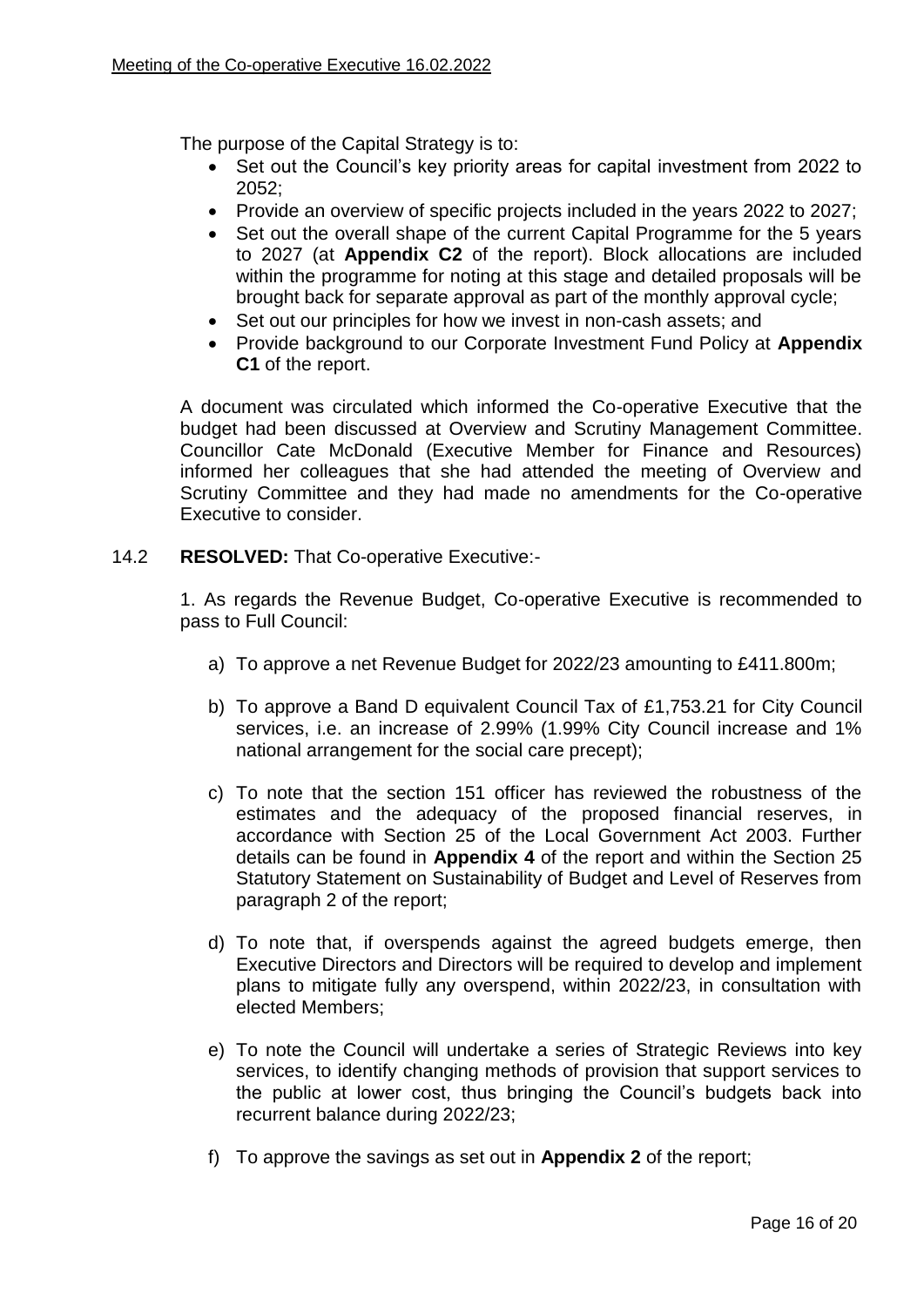- g) To approve the revenue budget allocations for each of the services, as set out in **Appendices 3a to 3d** of the report;
- h) To note that, based on the estimated expenditure level set out in **Appendix 3** to this report, the amounts shown in part B of **Appendix 5** of the report would be calculated by the City Council for the year 2022/23, in accordance with sections 30 to 36 of the Local Government Finance Act 1992;
- i) To note the information on the precepts issued by the South Yorkshire Police & Crime Commissioner and of South Yorkshire Fire & Rescue Authority, together with the impact of these on the overall amount of Council Tax to be charged in the City Council's area;
- j) notes the precepts issued by local parish councils which add £654,794 to the calculation of the budget requirement in accordance with Sections 31 to 36 of the Local Government Finance Act 1992;
- k) To approve the Treasury Management and Annual Investment Strategies set out in **Appendix 6** of the report and the recommendations contained therein;
- l) To approve the Minimum Revenue Provision (MRP) Policy set out in **Appendix 6** of the report which takes into account the revisions proposed for 2022/23 onwards;
- m) To agree that authority be delegated to the Executive Director of Resources to undertake Treasury Management activity, to create and amend appropriate Treasury Management Practice Statements and to report on the operation of Treasury Management activity on the terms set out in these documents;
- n) To approve a Pay Policy for 2022/23 as set out in **Appendix 7** of the report; and
- o) To agree that
	- (a) the Member's allowances scheme for 2017/18 and onwards, approved on 3 March 2017, and implemented for 2018/19, 2019/20, 2020/21 and 2021/21 and as amended in 2021/22 be also implemented for 2022/23 until the date of the annual meeting; and
	- (b) to note that, following a review by the Independent Remuneration Panel, a new Scheme will be agreed by Council to reflect the requirements of the new committee system to be implemented from the Annual Meeting on 18 May 2022.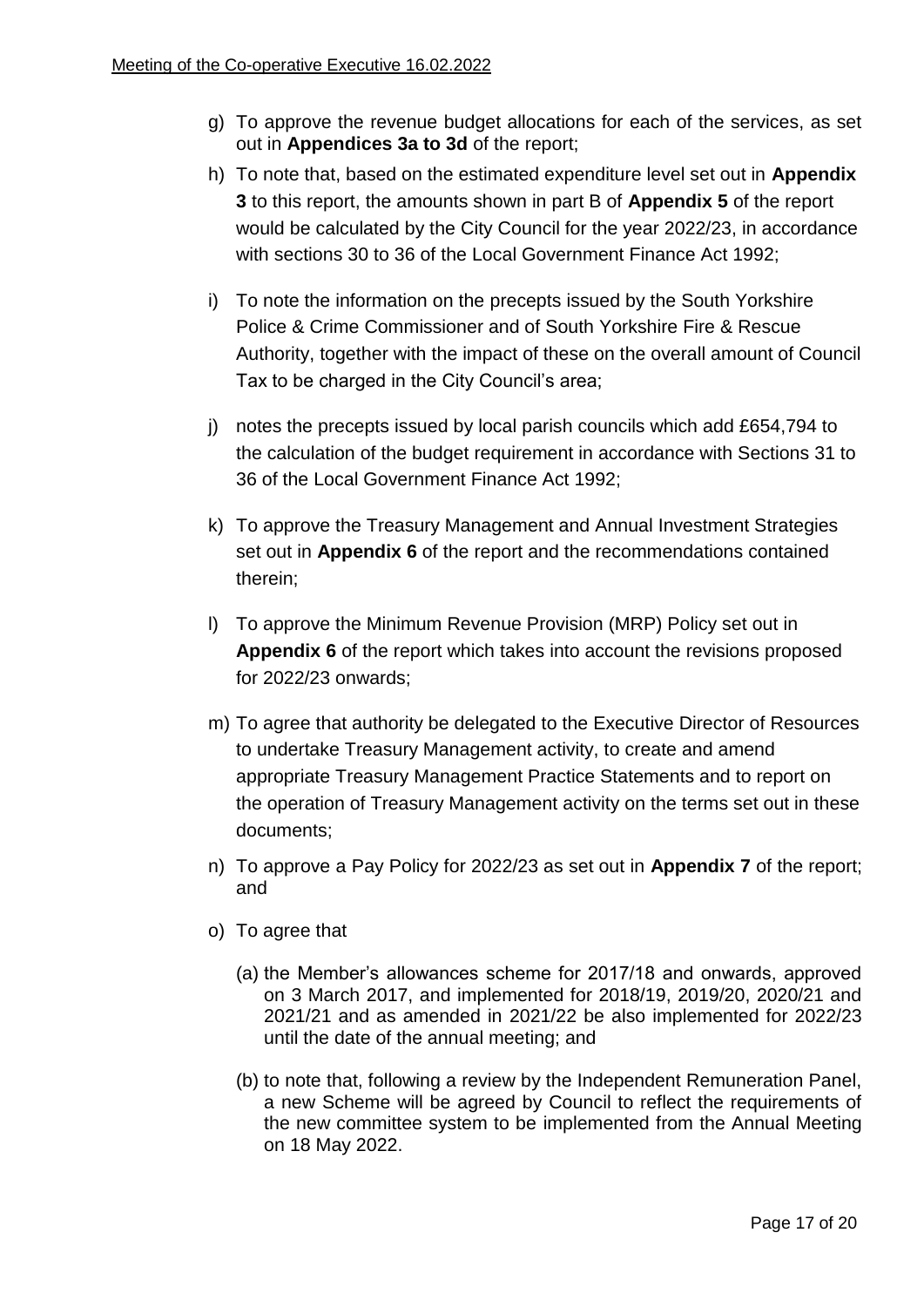Co-operative Executive is asked to:

p) delegate authority for the administration and payment of the Energy Support Payments announced by Government on the 3rd Feb 2022 to the Director of Finance and Commercial Services.

As regards the Capital Strategy, Co-operative Executive is recommended to pass to Full Council:

- 1. to approve the contents of the Capital Strategy and the specific projects included in the years 2022/23 to 2026/27; that block allocations are included within the programme for noting at this stage and detailed proposals will be brought back for separate Member approval as part of the monthly monitoring procedures; and
- 2. to approve the proposed Capital Programme for the 5 years to 2026/27 as per **Appendix C2** of the capital report.

# 14.3 **Reasons for Decision**

14.3.1 The City Council on 2 March 2022 meets to consider the Revenue Budget for 2022/23 and to determine the Council Tax for that year. The report provides information to enable the Council to set a budget and determine the Council Tax. The proposals set out in this report provide for a balanced budget to be recommended to Council.

### 14.4 **Alternatives Considered and Rejected**

14.4.1 A number of alternative courses of action are considered as part of the process undertaken by Officers before decisions are recommended to Members. The recommendations made to Members represent what Officers believe to be the best options available to the Council, in line with Council priorities, given the constraints on funding and the use to which funding is put within the Revenue Budget and the Capital Programme.

### 14.5 **Any Interest Declared or Dispensation Granted**

None

# 14.6 **Reason for Exemption if Public/Press Excluded During Consideration**

None

### 14.7 **Respective Director Responsible for Implementation**

Executive Director, Resources

# 14.8 **Relevant Scrutiny and Policy Development Committee If Decision Called In**

Overview and Scrutiny Management Committee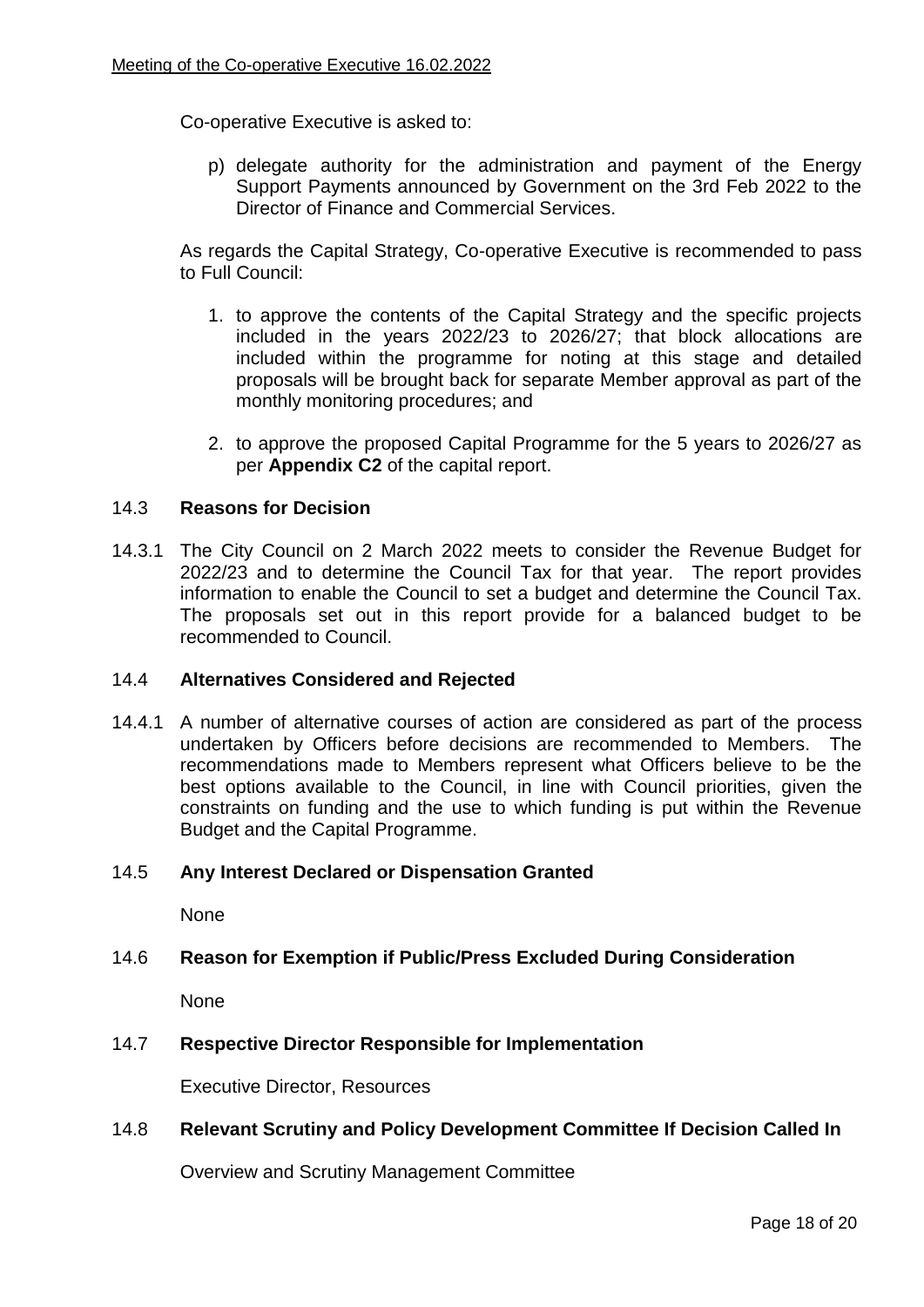NOTE: This is subject to approval at Full Council at its meeting to be held on 3<sup>rd</sup> March 2022 and is not subject to call-in.

### **15. PROCUREMENT OF BUSINESS RATES AND DOCUMENT MANAGEMENT IT SYSTEMS**

15.1 The report sought approval for the procurement of Business Rates and Document Management IT systems for the Council's Revenues and Benefits service via the Crown Commercial Services procurement framework for a period of 5 years with an option to extend for up to 2 years.

### 15.2 **RESOLVED:** That Co-operative Executive:-

- 1) Approve the procurement of the Business Rates and Document Management Systems via the Crown Commercial Services (CCS) framework as outlined in the report;
- 2) Approve the direct award of the new contracts to NEC Software Solutions Ltd outlined in the report; and
- 3) Delegates authority to the Executive Director of Resources, in consultation with the Director of Finance and Commercial Services and the Director of Legal and Governance to:
	- a) agree the terms of the new Call Off contract under the CCS Data and Applications Solutions (DAS) framework RM3821
	- b) take all other decisions necessary in order to meet the aims, objectives and outcomes of this report which are not already covered by existing delegations in the Leaders Scheme of Delegation.

# 15.3 **Reasons for Decision**

- 15.3.1 The contract with NEC for the R&B service's Business Rates and Document Management systems is due to expire in March 2022. The R&B service has a requirement to retain use of the systems to enable a period of stability and undertake the planned review of the service following the insource which has been delayed due to the pandemic. A compliant commercial vehicle has been sourced.
- 15.3.2 Failure to secure a contract for the supply of these systems will leave the Council unable to deliver its Council Tax, Business Rates and Housing Benefits services leading to serious financial hardship for the citizens of Sheffield.

### 15.4 **Alternatives Considered and Rejected**

### 15.4.1 Do Nothing

Due to the anticipated expenditure for both software applications over the proposed term the council is required to comply with Public Contract Regulations 2015 and therefore to continue use of the software beyond the current contract